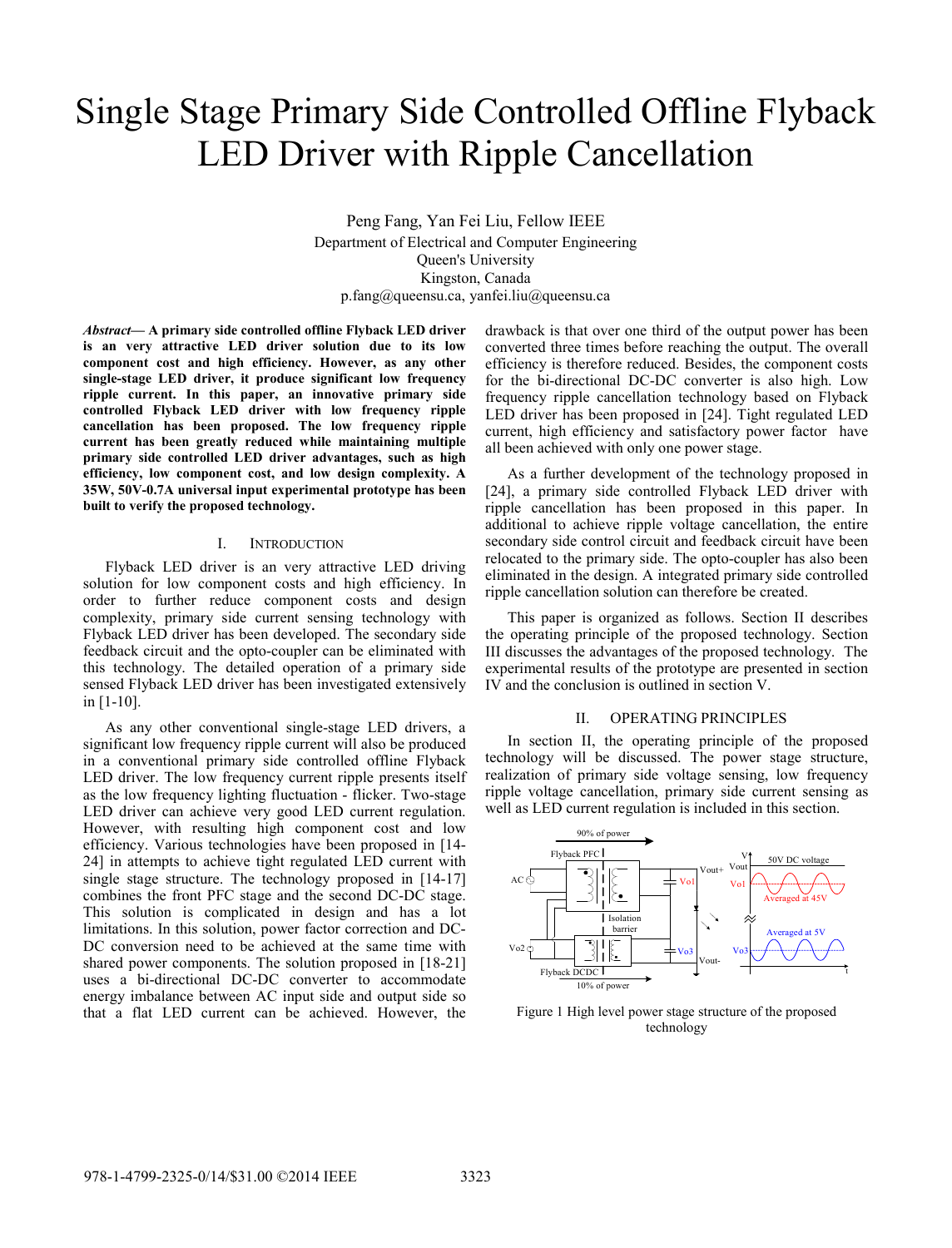## *A. Power stage structure*

Figure 1 demonstrates the high level power structure of the proposed primary side LED driver with low frequency ripple cancellation. The LED voltage,  $V_{out}$ , is produced by connecting the Flyback PFC output  $V_{ol}$  and the Flyback DC-DC output  $V_{o3}$  in series. The Flyback PFC output voltage  $V_{ol}$ contains a significant low frequency ripple component. The voltage  $V_{ol}$  can be described by (1):

$$
V_{ol} = V_{ol\_dc} + V_{ol\_rip}(t)
$$
 (1)

In (1),  $V_{ol, dc}$  represents the DC component of  $V_{ol}$  while  $V_{olrip}(t)$  represents its low frequency ripple component. The Flyback DC-DC output  $V_{o3}$  also contains a significant low frequency ripple component and is described by (2):

$$
V_{o3} = V_{o3\_dc} + V_{o3\_rip}(t)
$$
 (2)

The DC component  $V_{o3_d}$  is needed to maintain  $V_{o3_d}$  above zero. The purpose of connecting voltage  $V_{ol}$  and  $V_{ol}$  in series is to have their ripple component canceled. As such, their sum,  $V_{out}$ , is a DC value and described by (3):

$$
V_{out} = V_{o1} + V_{o3}
$$
  
=  $(V_{o1\_de} + V_{o3\_de}) + [V_{o1\_rip}(t) + V_{o3\_rip}(t)]$  (3)

As it can be noted from (3), in order to achieve total low frequency ripple cancellation, the following equation must be satisfied:

$$
V_{o1\_rip}(t) + V_{o3\_rip}(t) = 0
$$
 (4)

Equation (4) implies that  $V_{olrip}(t)$  and  $V_{ol-sp}(t)$  are of equal value but with opposite sign. In the proposed technology,  $V_{olrip}(t)$  is the master signal and  $V_{olrip}(t)$  is its dependent follower.

## *B. Realization of primary side voltage sensing*

In the proposed technology, the entire control and sensing circuit are located at the primary side. As a result, optocoupler and the secondary side compensation circuit can be eliminated in the design. Figure 2 demonstrates the circuit arrangement to achieve this objective.



Figure 2 The proposed primary side controlled LED Driver with ripple cancellation

In order to shape the Flyback DC-DC output  $V_{o3}$ , both output voltages  $V_{ol}$  and  $V_{ol}$  must be sensed. Winding  $sns_l$ from transformer T1 and winding  $sns_2$  from transformer  $T_2$ sense the output voltages  $V_{ol}$  and  $V_{ol}$  at primary side.

The conventional primary side voltage sensing technique can only work for applications where output is a DC value. In the proposed technology, both the Flyback PFC and the Flyback DC-DC outputs contain a significant low frequency ripple voltage. Thus, the conventional primary side sensing technology cannot capture the low frequency ripple voltage, which is the key information to achieve low frequency ripple cancellation.



Figure 3 The principle of primary side voltage sensing illustrated by the Flyback DC-DC converter

An innovative voltage sensing method which accurately captures the low frequency ripple voltage information on primary side has been proposed in this paper. Figure 3 shows the principle of sensing output voltage at the primary side.

The voltage across the secondary winding, *Vsec*, and the voltage across the primary side sensing winding,  $V_{\text{SMS}}$ , of the transformer in the Flyback DCDC have been shown in Figure 3. All parasitic components and diode forward voltage drop have been neglected so that the most important characteristics can be focused.

For Flyback topology based power converter, the voltages across the secondary side winding,  $V_{sec}$ , and the voltage across the primary side sensing winding,  $V_{\text{SBS}}$  have a proportional relationship during the switching off period. The voltage relationship is determined by their turns ratio and is described by (5):

$$
V_{\rm{sns}} = \frac{N_{\rm{sns2}}}{N_{\rm{Sec2}}} \cdot V_{\rm{Sec}}
$$
 (5)

In (5),  $N_{\text{aux2}}$  and  $N_{\text{S2}}$  represent the number of turns of the primary side sensing winding and the secondary side winding respectively. As such, the output voltage of the Flyback converter on the secondary side can be sensed on the primary side for every switching cycle. The Flyback PFC output voltage can also be sensed at primary side in the same way. In order to avoid sampling excessive ring voltage occurring right after turn off, a blank time should be applied before sampling the winding voltage at primary side.

## *C. Realization of ripple voltage cancellation*

With both the Flyback PFC output  $V_{ol}$  and the Flyback DC-DC output  $V_{o3}$  being sensed at primary side, the Flyback DC-DC output voltage  $V_{o3}$  can then be shaped at primary side and further voltage ripple cancellation can be achieved. Figure 4 illustrates the realization of ripple voltage cancellation.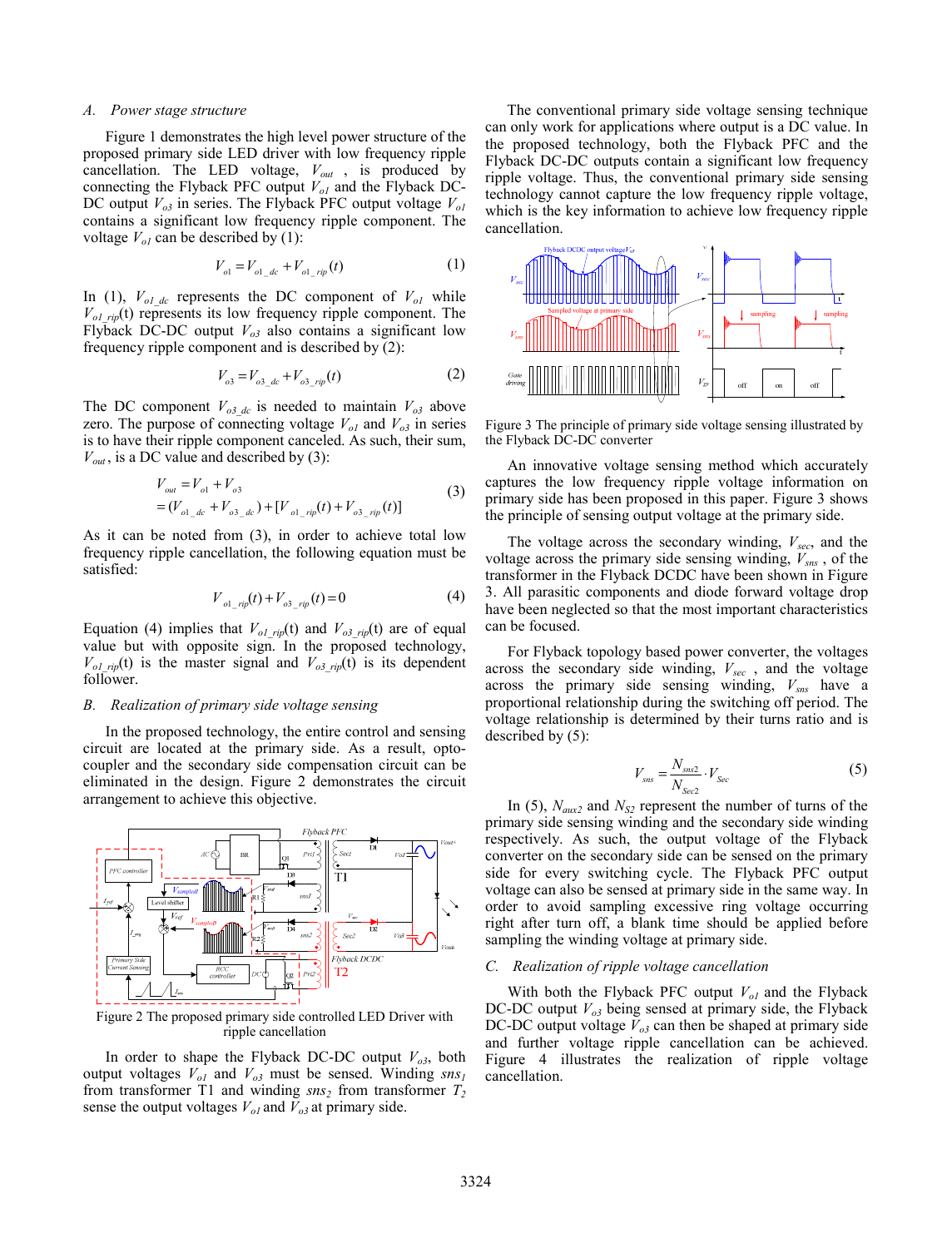

Figure 4 Realization of ripple voltage cancellation

 $V_{sns1}$  and  $V_{sns3}$  is the sensed results of the Flyback PFC output voltage  $V_{ol}$  and the Flyback DC-DC output voltage  $V_{ol}$ respectively. In order to add a proper DC level to Flyback DC-DC output  $V_{o3}$ ,  $V_{snsl}$  will be level shifted and become  $V_{ref}$ .  $V_{ref}$  and  $V_{sns3}$  add together and the result signal  $V_{control}$  will be fed into the controller of the Flyback DC-DC.

#### *D. Realization of primary side LED current sensing*

Primary side current sensing technology has already been analyzed in [1-10]. Figure 5 illustrates the principle of sensing the averaged secondary side current at the primary side.



Figure 5 Primary side LED current sensing principle

The averaged current flow into secondary side in a switching period can be described by (6):

$$
I_{\sec_{\text{avg}}} = \frac{n \times I_{\text{pri}_{\text{pk}}} \times T_{\text{dis}}}{2 \times T_{\text{cycle}}}
$$
 (6)

In equation (6), n represents the winding's turn ratio between the primary side and the secondary side. *Ipri\_pk* is the peak switching current at the primary side,  $T_{dis}$  and  $T_{cyc}$  represent the secondary side current discharge time and the whole switching period time respectively.

The proposed LED driver solution also implements primary side current sensing technology. In particular, one must ensure that primary side LED current sensing is carried by the Flyback DC-DC instead of the Flyback PFC. The reason why the averaged secondary side current sensing cannot otherwise be carried in Flyback PFC is illustrated in Figure 6.



Figure 6 Current distribution in the transformer of the Flyback PFC

In Figure 6, the aux winding carry significant current during switching off, which will flow into the 12V input side of the Flyback DC-DC. The current sensed at the primary side of the PFC transformer reflects the net sum of the secondary side current and the aux side current, not only the secondary side current. In the Flyback DC-DC transformer, only the secondary side winding carries current during turn off, so the current sensed at its primary side is a true reflection of the secondary side current.

# *E. Realization of LED current regulation*



Figure 7 shows how to achieve LED current regulation. LED current is sensed at primary side. With the peak primary side switching current,  $I_{pri\_pk}$ , and current discharge time  $T_{dis}$ available, the averaged LED current can be calculated. The calculated averaged current  $I_{avg}$  is be compared with current reference *I\_ref*. The error current *I\_err* will then be sent to PFC controller. As such, the output voltage of the Flyback PFC and the LED current can be adjusted automatically.

## III. ADVANTAGE OF THE PROPOSED TECHNOLOGY

In order to achieve low ripple current performance as a two-stage LED driver while maintaining both high efficiency and low component costs as a single-stage LED driver, various technologies [14-23] have been proposed. These technologies have certain advantages over conventional one. However, at other hand, they have also encountered new issues. Comparatively, the proposed technology contains collective advantages from both single-stage and two-stage LED drivers while avoids their drawbacks. More importantly, no new issues has arisen. In the following part of this section, the advantages of the proposed technology will be discussed in great detail.

# *A. High efficiency*

As shown in Figure 1, the averaged voltage of  $V_{ol}$  and  $V_{ol}$ are 45V and 5V respectfully, delivering 90% of the output power by the Flyback PFC directly, while 10% of the output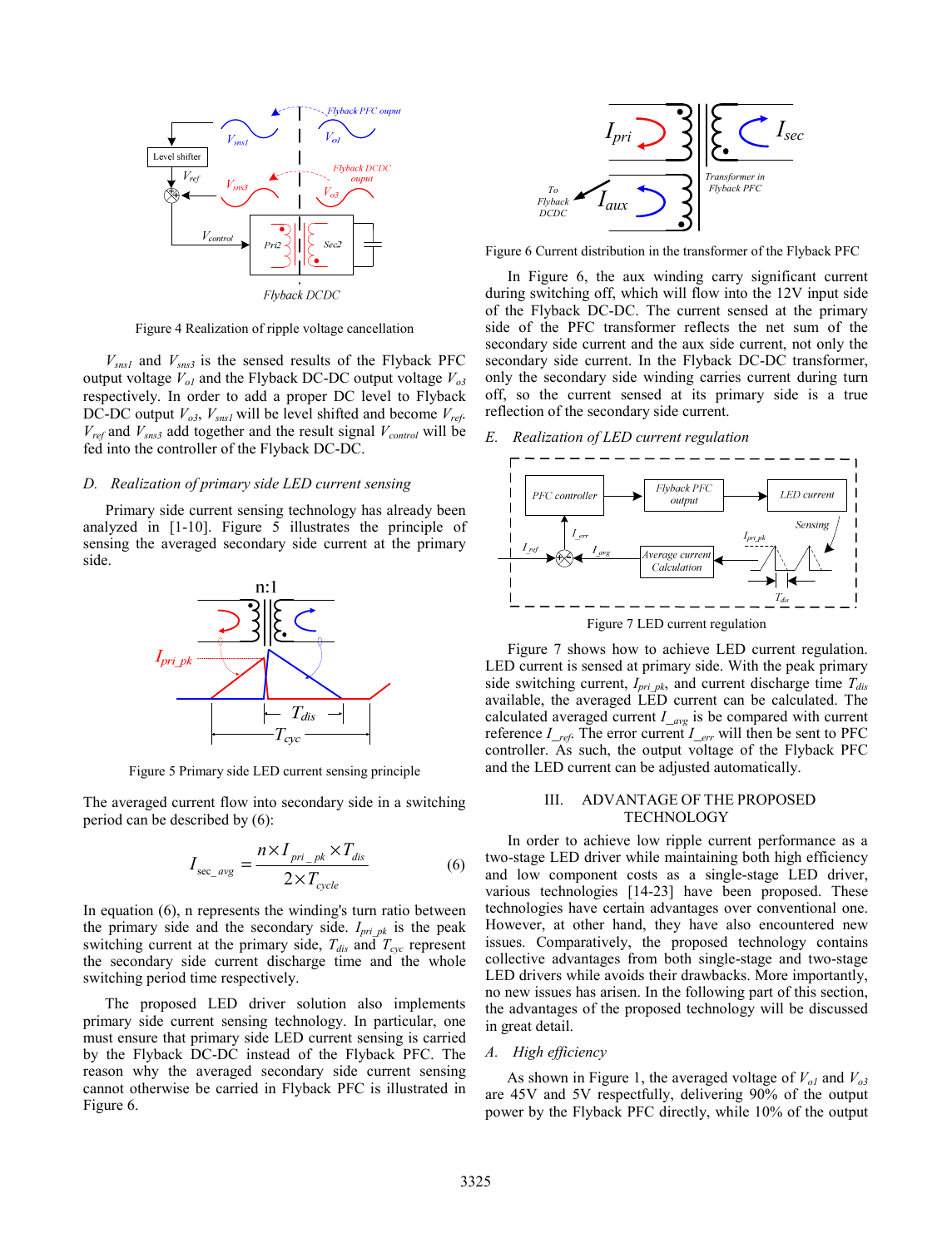power is delivered by the Flyback DC-DC. The power delivered by the Flyback PFC has only been converted once. The input voltage of the Flyback DC-DC is additional output of the Flyback PFC located at primary side, so the power delivered by the Flyback DC-DC has been processed twice. Since the majority of the power delivered to LED Load has only been converted once, the overall efficiency of the proposed technology is very close to that of conventional Flyback LED drivers. The following equation describes the efficiency achievable with the proposed technology.

$$
Effpos = \frac{1}{\frac{0.9}{EffPFC} + \frac{0.1}{EffPFC \times EffDCDC}} (7)
$$

In (7), *Eff<sub>pos</sub>*, *Eff<sub>PFC</sub>* and *Eff<sub>DCDC</sub>* represent the overall efficiency of the proposed technology, the efficiency of the Flyback PFC and the efficiency of the Flyback DC-DC respectively. Using equation 7, one may note that if 87% efficiency has been achieved by the Flyback DC-DC, the proposed technology can achieve 0.985*Eff<sub>PFC</sub>* efficiency, which is very close to the efficiency a comparable conventional Flyback LED driver can achieve.

#### *B. Low component cost*

With both the Flyback PFC output voltage  $V_{ol}$ , the Flyback DC-DC output  $V_{o3}$  as well as LED current sensed at the primary side, the resulting control circuit can be implemented at primary side. The red box shown in Figure 2 illustrates a integrated primary side control solution. Compared to conventional primary side controlled Flyback LED driver, the extra components need to be added in the proposed technology has been shown (marked in red), which include a 5W capacity Flyback transformer T2 and a 20V-1A diode. These two components contribute very trivial costs in a 35W Flyback LED driver.

## IV. EXPERIMENTAL RESULT

A 35W (50V/0.7A) experimental prototype was constructed to verify the proposed technology. In order to conduct an objective evaluation, the performance of a conventional Flyback LED Driver and a conventional twostage (Flyback PFC + Buck DC-DC) LED driver have also been included for comparison. Figure 8 compares the efficiency of the three technologies. The PFCs used in three technologies are identical. The efficiency of Flyback DC-DC in the proposed technology and the second stage DC-DC in the two-stage LED driver have also been indicated.

As it is shown in Figure 8, the efficiency of the proposed technology under 110VAC input is 3% higher than the conventional two-stage LED driver. Under 220VAC input, the proposed technology can still achieve 2% higher efficiency than the conventional two-stage LED driver. Since only 10% of output power is handled by the Flyback DCDC in the proposed technology, the structural advantage is very obvious and it is more easier to achieve higher efficiency than two-stage LED driver.

The THD and power factor performance of the proposed technology has also been presented in Figure 9 and Figure 10. Almost identical power factor and THD performance has been achieved with the proposed technology compare to the conventional Flyback LED driver.



Figure 8 Efficiency comparison between conventional technology and the proposed technology



Figure 9 THD comparison between the proposed technology and the conventional Flyback LED driver



Figure 10 Power Factor comparison between the proposed technology and the conventional Flyback LED driver

Figure 11 shows the ripple voltage sensing result of the Flyback PFC output  $V_{ol}$  and the Flyback DC-DC output  $V_{ol}$ . High fidelity low frequency ripple information has been retrieved at primary side with the proposed voltage sensing method.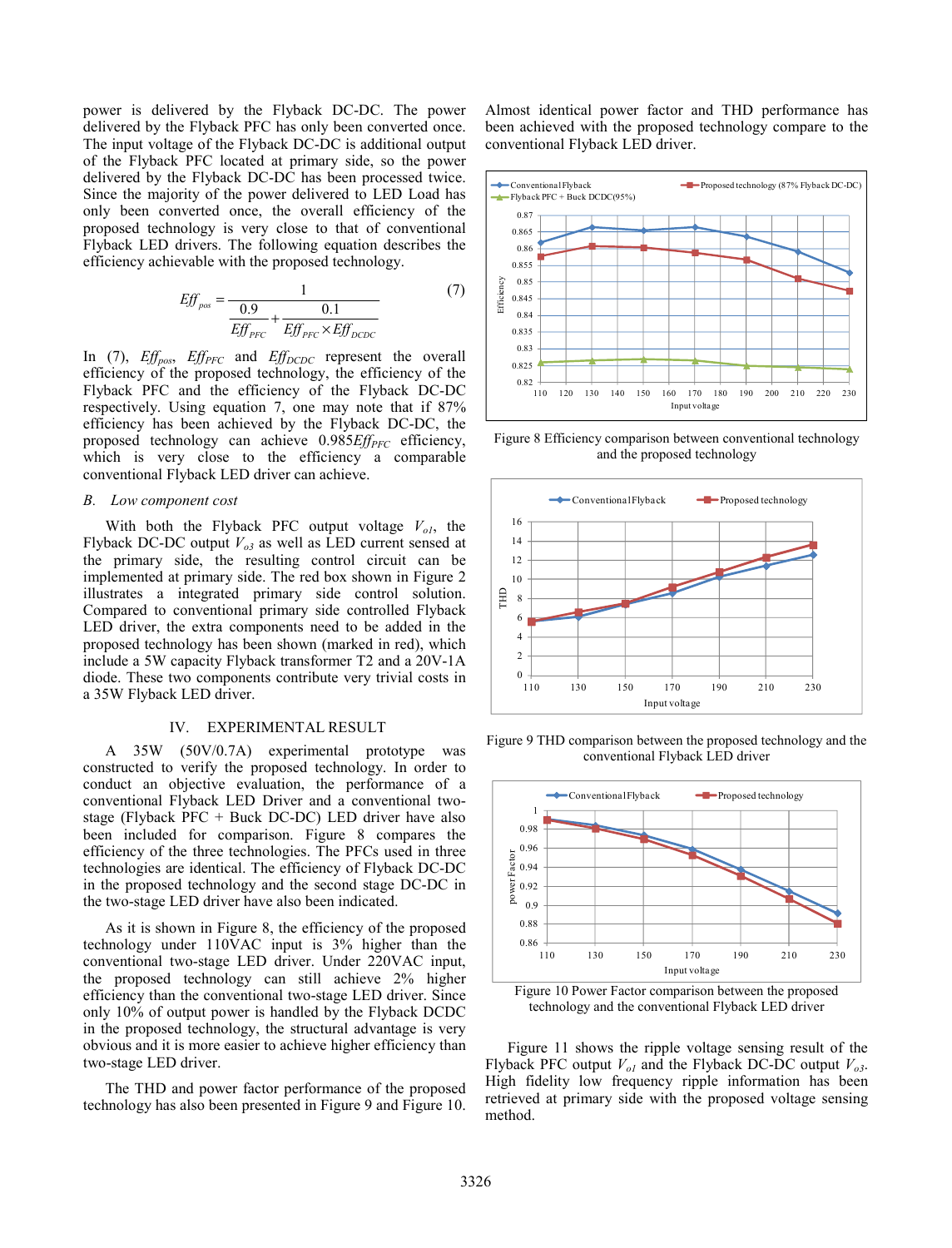

Figure 11 Voltage sensing at primary side

Figure 12 shows the low frequency ripple current performance comparison between the proposed technology and conventional Flyback LED driver. Two LED drivers are connected with 470*uF* output storage capacitor. Because the low frequency ripple voltage is greatly cancelled in the proposed technology, almost DC LED current can be achieved. The Low frequency ripple current with the conventional LED driver goes up to 200mA pk-pk while the low frequency ripple current has been reduced to 20mA pkpk with the proposed technology.



Figure 12 Low frequency ripple current performance comparison (a)The proposed technology (b)The conventional Flyback LED driver

The waveform of LED current sensing at primary side has been shown in Figure 13 and the sampled result has been shown in Figure 14.



# V. CONCLUSIONS

This paper has proposed an innovative primary side controlled Flyback LED driver with low frequency ripple cancellation. The power stage of the novel design is constructed by a Flyback PFC and a Flyback DC-DC. By connecting the output voltage of Flyback PFC output and the output voltage of the Flyback DC-DC in series, A DC LED voltage can be achieved and also a DC LED current.

The Flyback PFC and Flyback DC-DC output voltages are sensed at primary side by extra windings. LED current is also sensed at primary side of Flyback DC-DC. Since all required information to achieve ripple cancellation and LED current regulation are available at primary side, the entire control circuit can be built at primary side and further be integrated into a single package. Besides, the opto-coupler and secondary side control circuit can also be eliminated. This is an very attractive primary side LED driver solution with ripple cancellation.

An experimental prototype has been built to verified the proposed technology. The low frequency ripple current with the proposed technology is 20mA pk-pk, which is ten times lower compared to 200mA pk-pk ripple current in the conventional Flyback LED driver. Since 90% of the output power is delivered by the Flyback PFC directly and has only been converted once, the overall efficiency of the proposed technology is very close to the efficiency of the conventional